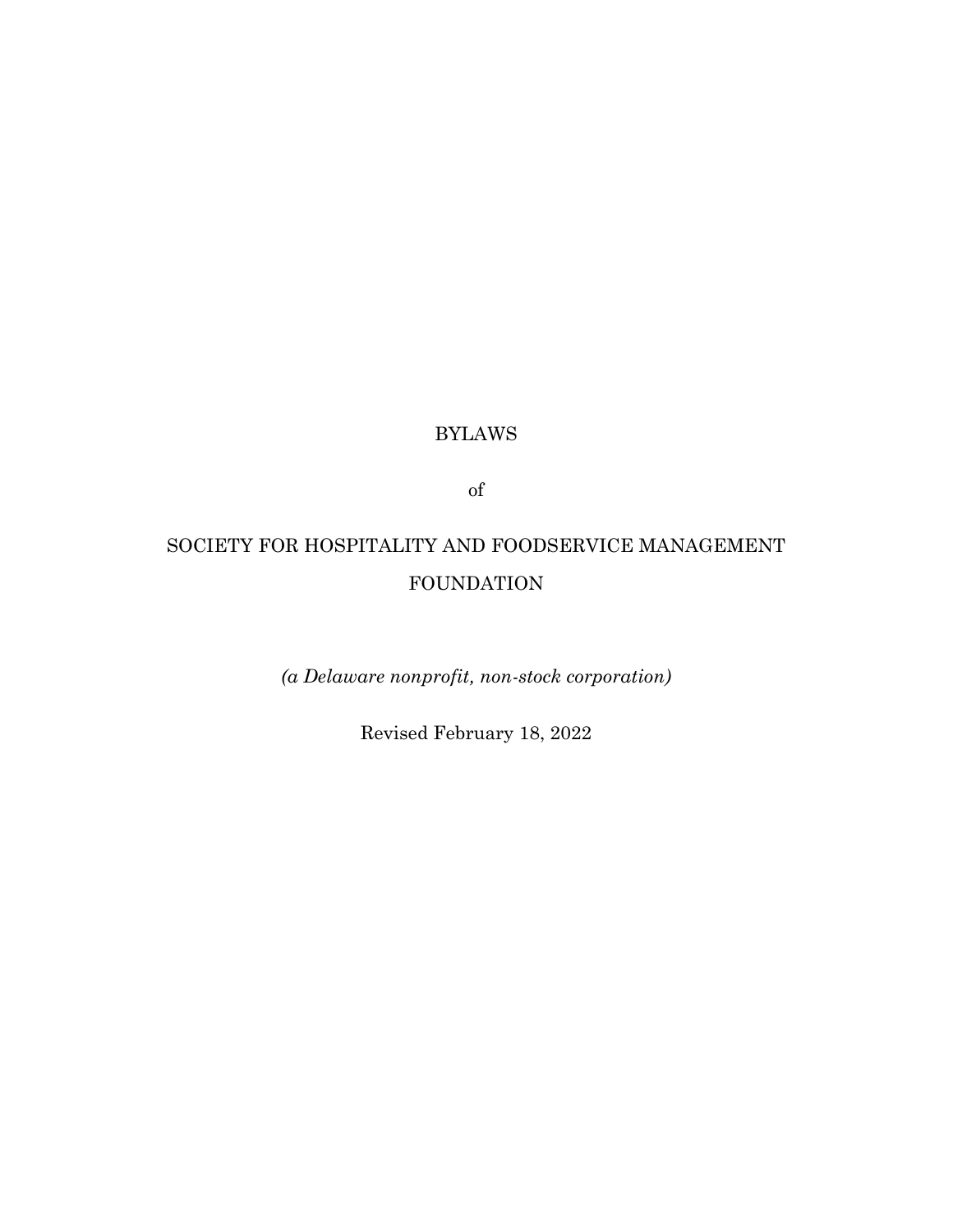## SOCIETY FOR HOSPITALITY AND FOODSERVICE MANAGEMENT FOUNDATION

(a Delaware nonprofit, non-stock corporation)

### **Bylaws**

### ARTICLE I

#### NAME AND PURPOSE

Section 1.1. Name. The name of the Corporation is Society for Hospitality and Foodservice Management Foundation (hereinafter referred to as the "Corporation"), incorporated under the General Corporation Law of the State of Delaware.

Section 1.2. Purpose. The purpose of the Corporation is to engage in any lawful act or activity for which nonprofit corporations may be organized under the General Corporation Law of Delaware, exclusively for scientific, charitable and educational purposes within the meaning of section  $501(c)(3)$  of the Internal Revenue Code of 1986, as amended (the "Code"), including, without limitation, the provision of educational scholarships.

# ARTICLE II

## DIRECTORS

Section 2.1. Number, Election and Term of Office. The affairs of the Corporation shall be managed by a Board of Directors. The number of Directors which shall constitute the full Board of Directors shall be between eight (8) and ten

-1-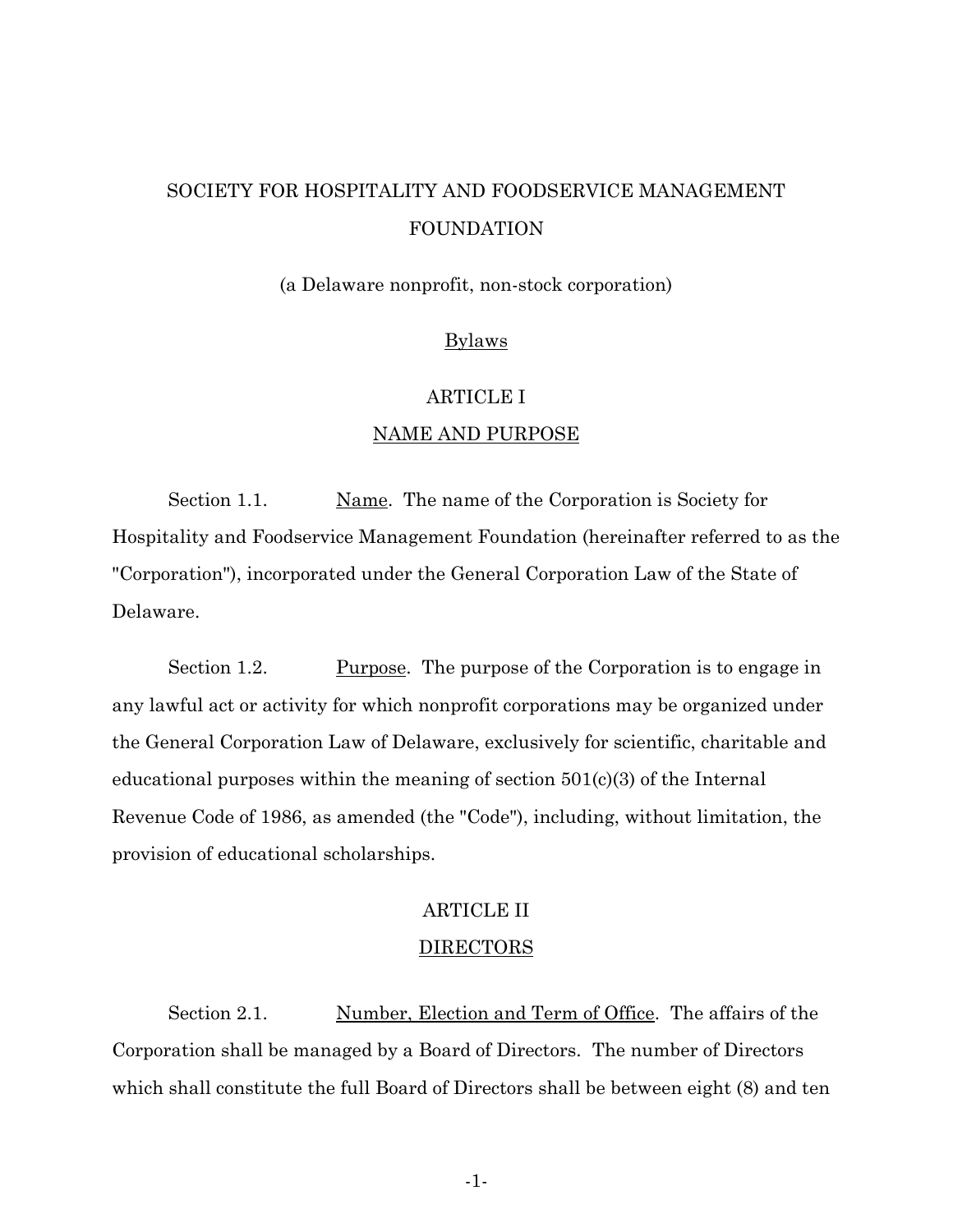(10) Directors. Each Director shall be appointed by the Board of Directors of the Society for Hospitality and Foodservice Management.

Each Director shall serve for a term of two (2) years, and each Director may serve without limitation. The Directors shall be separated into two (2) groups of substantially equal number so that the terms of one-half of the Directors shall expire each year. Each Director shall hold office from the time of his or her election, but shall be responsible as a Director from such time only if he or she consents to his or her election; otherwise, his or her term shall begin from the time he or she accepts office or attends his or her first meeting of the Board. Each Director shall serve until his or her term expires, and thereafter until his or her successor is duly elected, or until his or her resignation.

The Board may appoint as few as none or as many as two (2) Student Advisory Directors at its discretion, from an existing Foundation Student Chapter(s). They may attend meetings of the Board on an as-needed basis but shall not be entitled to vote on any issues for consideration before the Board. Such Student Advisory Director(s) shall be appointed by the then-sitting voting members of the Board of Directors and shall serve for a one-year term. Individuals may serve up to two consecutive one-year terms.

Section 2.2. Regular Meetings; Notice. Regular meetings of the Board of Directors shall be held at such time and place as shall be designated by the Board of Directors from time to time. There shall be at least one regular meeting of the Board per year. One regular meeting of the Board of Directors each year shall be designated the annual organization meeting at which the Board shall organize itself and elect the Executive Officers of the Corporation for the ensuing year. Notice of such regular meeting shall not be required, except as otherwise expressly required herein or by law, and except that whenever the time or place of the regular meeting

-2-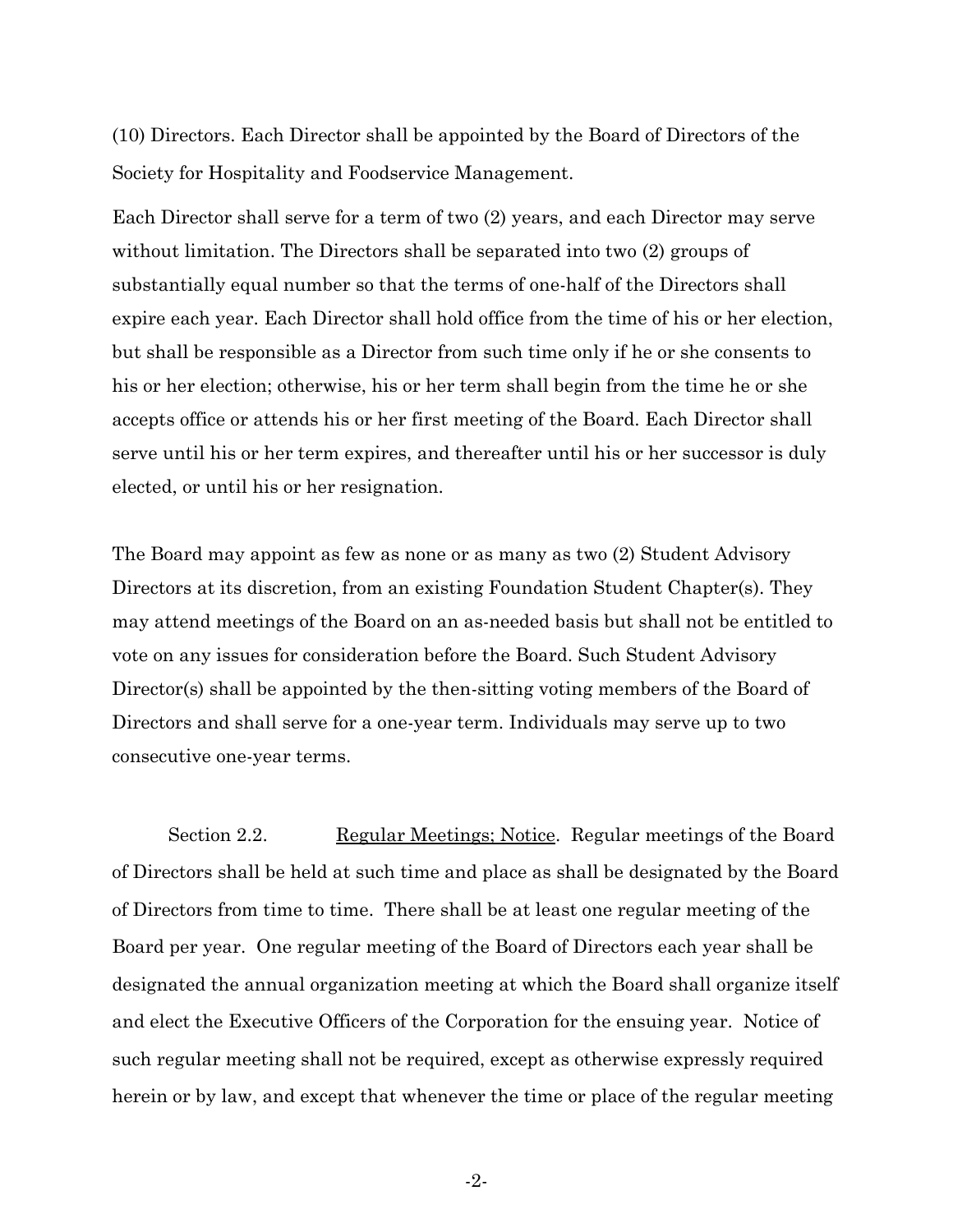shall be initially fixed and then changed, notice of such action shall be given promptly by telephone or otherwise to each Director not participating in such action. Any business may be transacted at any regular meeting.

Section 2.3. Special Meetings; Notice. Special meetings of the Board of Directors may be called at any time by the Board itself, or by the Chair, or by at least two (2) Directors, to be held at such place and day and hour as shall be specified by the person or persons calling the meeting. Notice of every special meeting of the Board of Directors shall be given by the Secretary to each Director at least three (3) days before the meeting. Any business may be transacted at any special meeting regardless of whether the notice calling such meeting contains a reference thereto, except as otherwise required by law.

Section 2.4. Quorum. At all meetings of the Board of Directors, the presence of at least a majority of the Directors in office shall be necessary and sufficient to constitute a quorum for the transaction of business. If a quorum is not present at any meeting, the meeting may be adjourned from time to time by a majority of the Directors present until a quorum as aforesaid shall be present, but notice of the time and place to which such meeting is adjourned shall be given to any Directors not present either by being sent by e-mail or facsimile or given personally or by telephone at least eight hours prior to the hour of reconvening.

Section 2.5. Actions. Resolutions of the Board shall be adopted, and any action of the Board upon any matter shall be valid and effective, with the affirmative vote of a majority of the Directors present at a meeting duly convened and at which a quorum is present. The Chair, if present, or if not, a Director designated by the Board, shall preside at each meeting of the Board. The Secretary, or in his absence any Assistant Secretary, shall be responsible for ensuring that the

-3-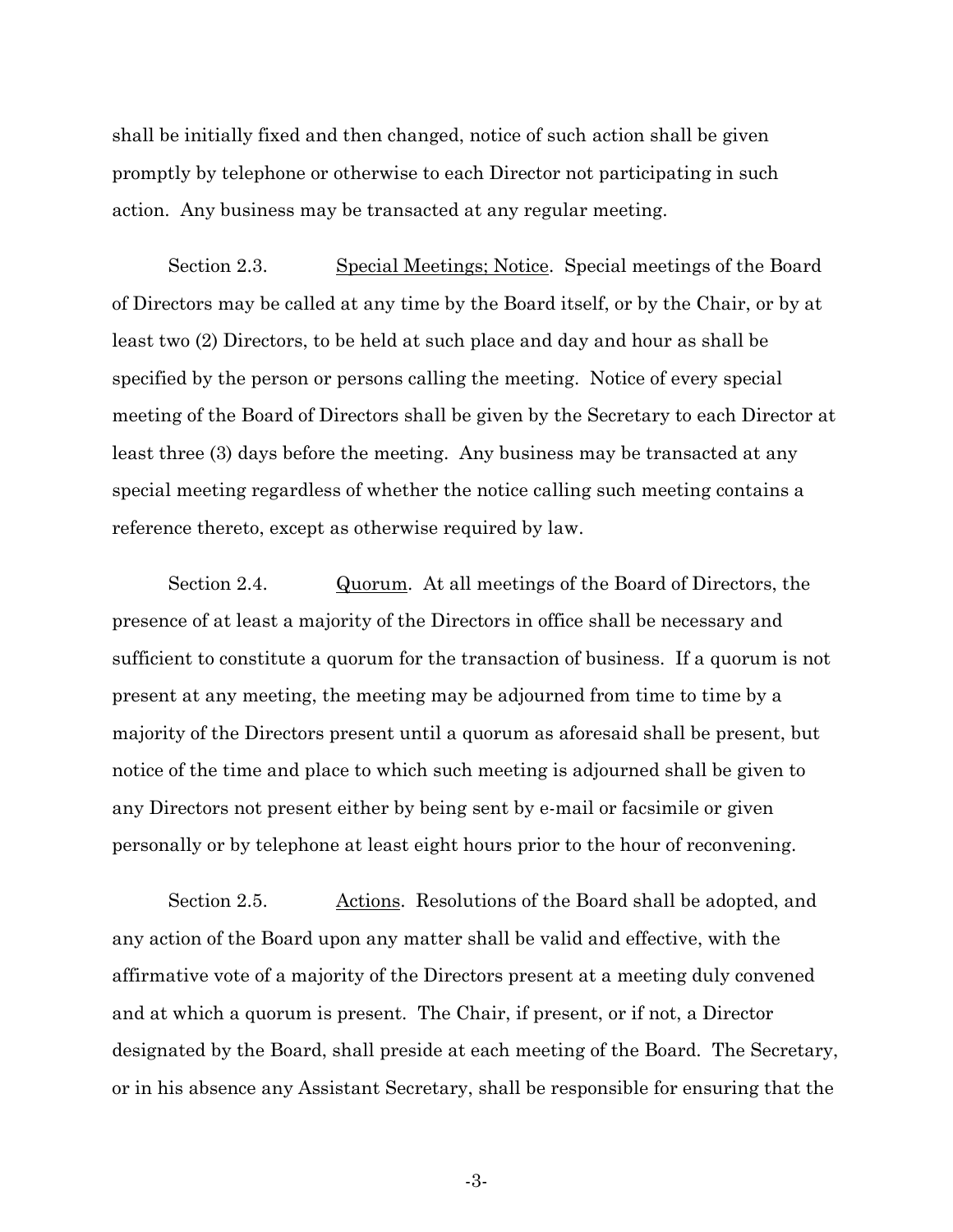minutes at all meetings of the Board of Directors are recorded in some reasonable manner. In the absence of the Secretary and an Assistant Secretary, the presiding officer shall designate any person to take the minutes of the meeting.

Section 2.6. Meetings by Telephone. One or more Directors may participate in any regular or special meeting of the Board of Directors or of a committee of the Board of Directors by means of conference telephone or similar communications equipment by means of which all persons participating in the meeting can communicate with each other. Participation in a meeting in this manner by a Director will be considered to be attendance in person for all purposes under these Bylaws.

Section 2.7. **Unanimous Consent.** Any action required or permitted to be taken by the Board of Directors or a committee of the Board of Directors may be taken without a meeting, if all members of the Board or the committee consent in writing to the adoption of a resolution authorizing the action. The resolution and the written consents thereto by the members of the Board or such committee shall be filed with the Secretary of the Corporation along with the minutes of the proceedings of the Board or of such committee.

Section 2.8. Resignations. Any Director may resign by submitting his resignation to the Board of Directors. Such resignation shall become effective upon its receipt by the Board or as otherwise specified therein.

Section 2.9. Removal. Except as may otherwise be provided by the General Corporation Law of the State of Delaware, any Director may be removed, with or without cause, by the Board of Directors of the Society for Hospitality and Foodservice Management.

-4-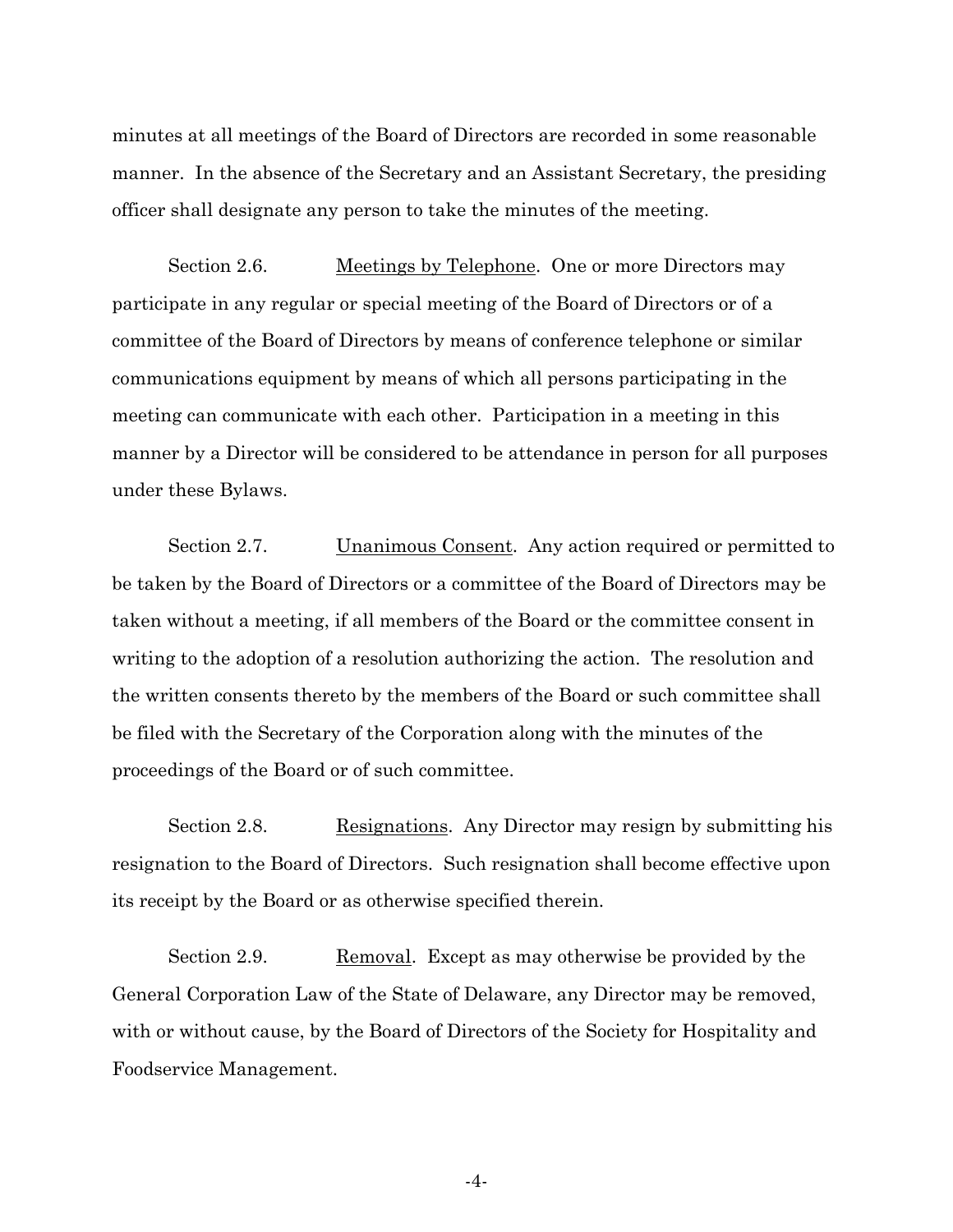Section 2.10. Vacancies. Any vacancy that shall occur in the Board of Directors by reason of death, resignation, increase in the number of Directors or any other cause whatever shall be filled by the Board of Directors of the Society for Hospitality and Foodservice Management, whether or not a quorum. Each person so elected shall be a Director until the expiration of his term as determined at the time of his election or until his prior death or resignation.

Section 2.11. Compensation. Directors as such shall not receive any salaries for their services, but by resolution of the Board of Directors, a reasonable fixed sum and reasonable expenses of attendance, if any, may be allowed for attendance at each regular or special meeting of the Board; provided, however, that nothing herein contained shall be construed to preclude any Director from serving the Corporation in any other capacity and receiving compensation therefor.

### ARTICLE III

#### COMMITTEES

Section 3.1. Committees. By resolution adopted by a majority of the whole Board, standing or temporary committees consisting of at least two (2) Directors may be appointed by the Board of Directors from time to time. Committees may include members that are not Directors of the Corporation. The Board may designate one or more Directors as alternate members of any committee to replace any absent or disqualified member at any meeting of the committee. In the absence or disqualification of a member at any meeting of the committee, committee members present and not disqualified from voting, whether or not a quorum exists, may unanimously appoint another Director to act at the meeting in place of the absent or disqualified member. Each such committee shall have and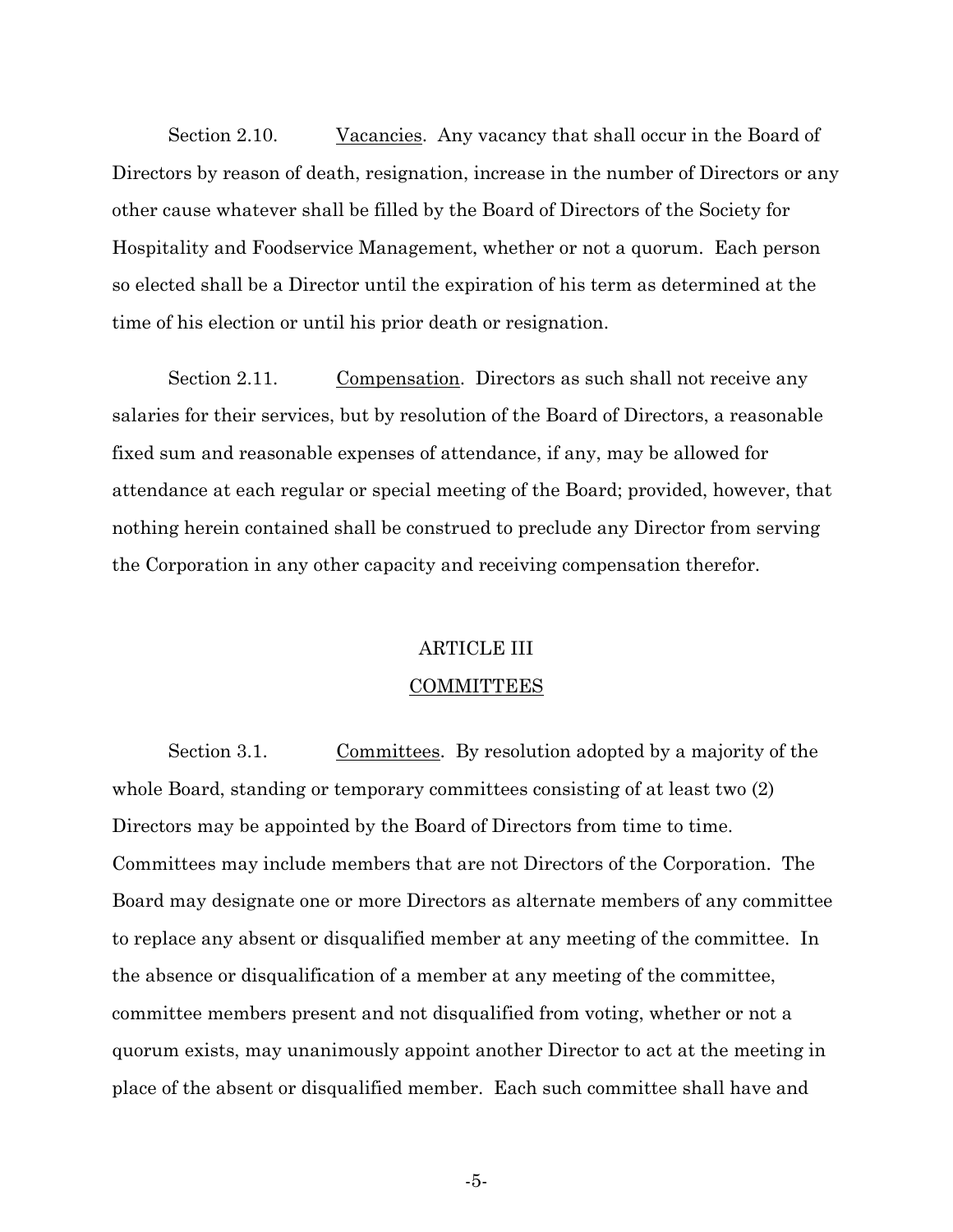exercise such authority of the Board of Directors in the management of the business and affairs of the Corporation as the Board may specify from time to time, which, to the extent permitted by the General Corporation Law of the State of Delaware, may include any action which such General Corporation Law of the State of Delaware provides shall or may be taken by the Board of Directors.

Section 3.2. Standing Committees. The Board may adopt standing committees in accordance with the terms of these Bylaws. Such standing Committees may, but need not, include a Scholarship Committee and an Investment Committee.

Section 3.3. Scholarship Committee. The Board of Directors may appoint a Scholarship Committee which committee shall be responsible for overseeing the provision of educational scholarships, including recommending scholarship recipients and carrying out those activities as may be otherwise provided in the resolution designating such committee. At least one committee member shall have experience in educational matters. Except as otherwise set forth in these Bylaws or the resolution creating the committee, the Scholarship Committee may set its own regulations and procedures.

Section 3.4. Investment Committee. If an Investment Committee is appointed, the Investment Committee, without further approval of the Directors or Executive Committee, shall be responsible for the investment and reinvestment of funds and the purchase and sale of securities constituting the endowment or designated endowment of the Corporation, and shall prescribe and approve the investment policies for any investment agents acting for the Corporation. In carrying out its responsibility for the investment and reinvestment of funds and the purchase and sale of securities constituting the endowment or designated

-6-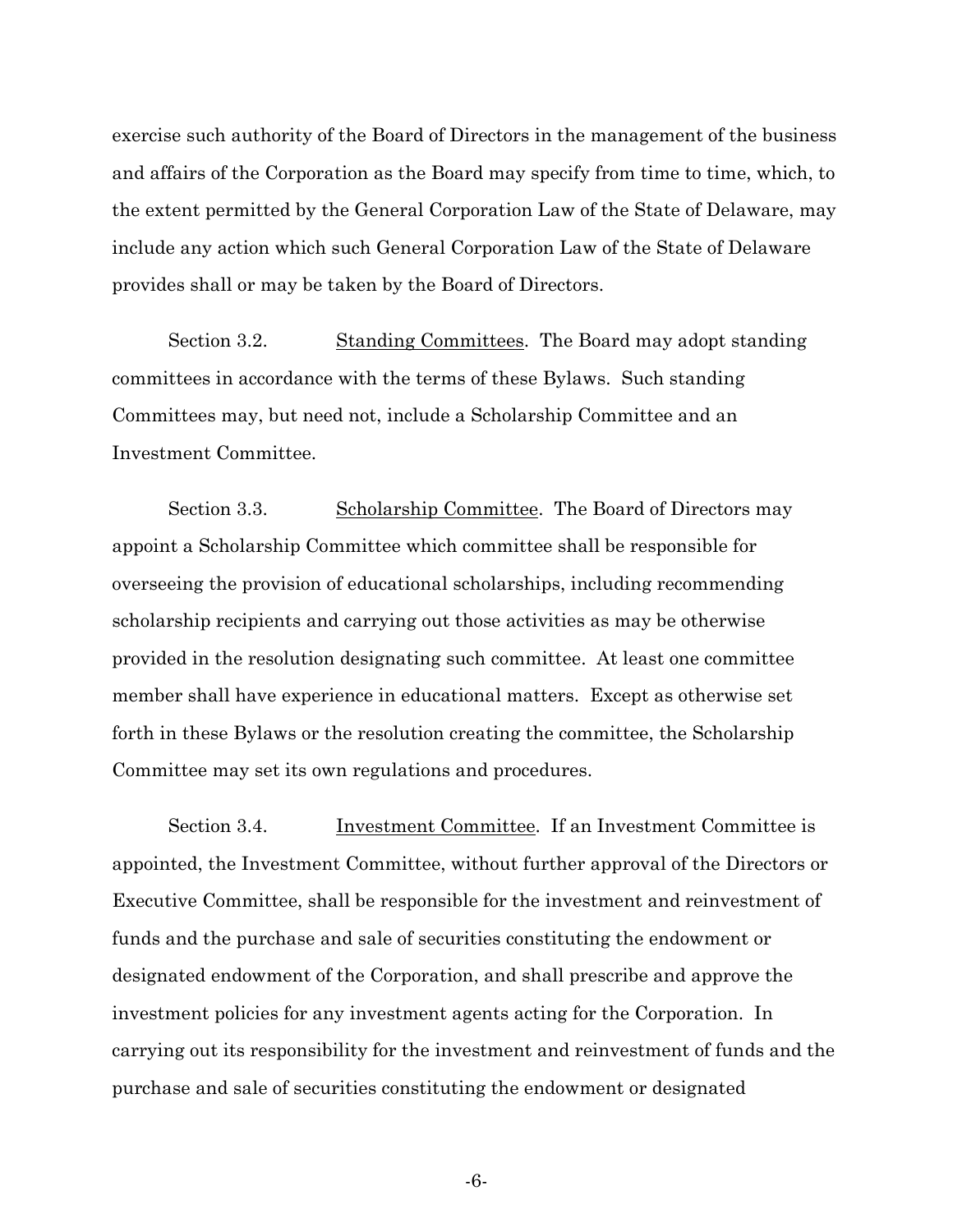endowment of the Corporation, the Investment Committee shall give the Chair, Treasurer, or Assistant Treasurer such authority as is necessary to carry out the decisions of the Committee. Except as otherwise set forth in these Bylaws, the Investment Committee may set its own regulations and procedures.

Section 3.5. Quorum and Actions. At all meetings of a committee, the presence of at least a majority of the members of such committee shall be necessary and sufficient to constitute a quorum for the transaction of business. Resolutions of a committee shall be adopted, and any action of the committee upon any matter shall be valid and effective, with the affirmative vote of a majority of the members of the committee present at a meeting duly convened and at which a quorum is present.

Section 3.6. Authority of Board. Any action taken by any committee shall be subject to alteration or revocation by the Board of Directors; provided, however, that third parties shall not be prejudiced by such alteration or revocation.

#### ARTICLE IV

### LIABILITY AND INDEMNIFICATION

Section 4.1. Personal Liability of Directors. To the fullest extent that the laws of the State of Delaware, as the same exist or may hereafter be amended, permit elimination of the personal liability of directors, no Director of this Corporation shall be personally liable to this Corporation for monetary damages for breach of fiduciary duty as a Director.

The provisions of this Article IV shall be deemed to be a contract with each Director of this Corporation who serves as such at any time while this Article is in effect, and each such Director shall be deemed to be serving as such in reliance

-7-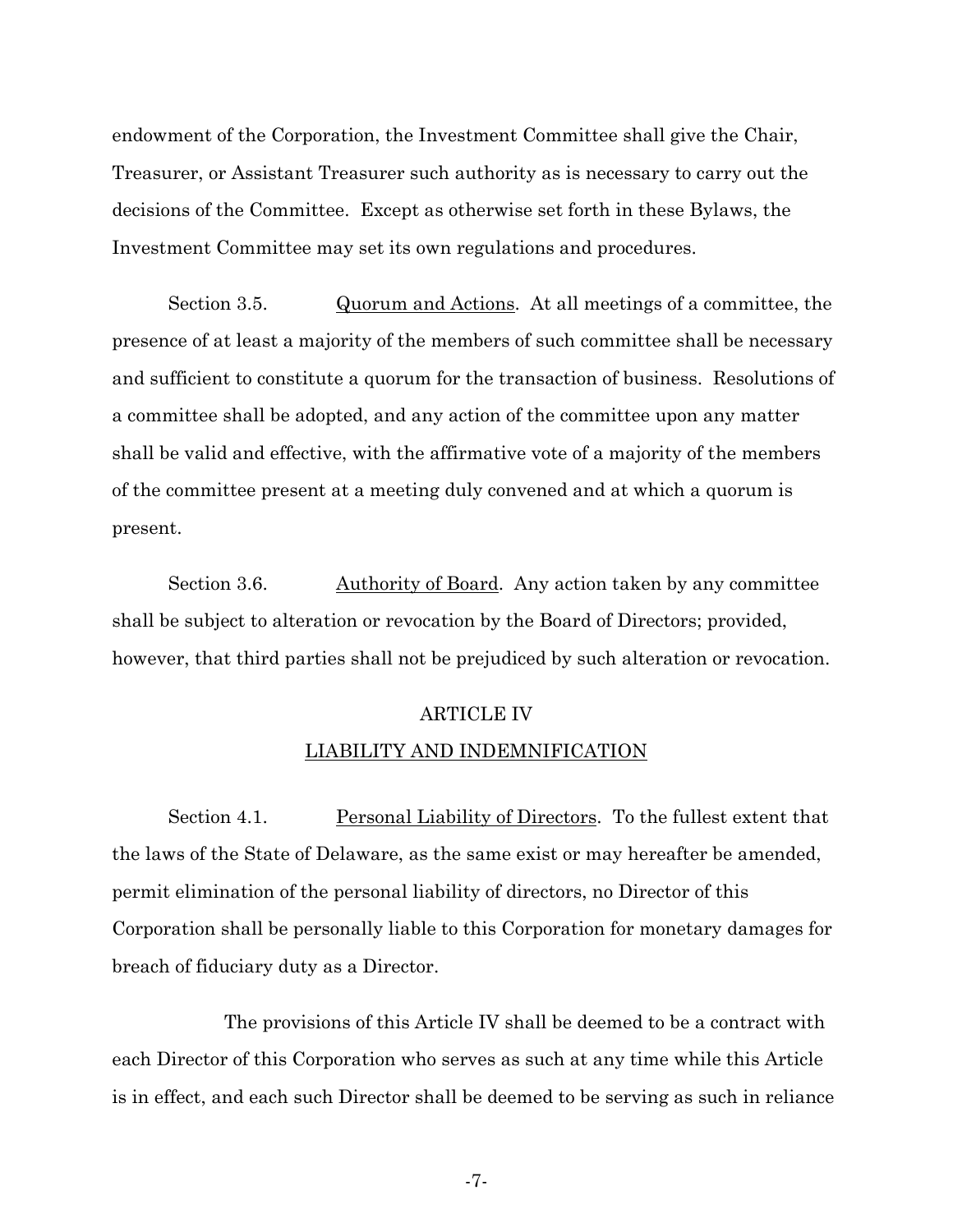on the provisions of this Article. Any amendment or repeal of this Article or adoption of any Bylaw of this Corporation or other provision of the Certificate of Incorporation of this Corporation which has the effect of increasing director liability shall operate prospectively only and shall not affect any action taken, or any failure to act, by a Director of this Corporation prior to such amendment, repeal, Bylaw or other provision becoming effective.

## Section 4.2. **Indemnification and Advancement of Expenses to** Directors, Officers and Others.

(a)  $Right to Indemnification. Unless in a particular case$ indemnification would jeopardize the Corporation's tax exempt status under Section 501(a) of the Code or result in the Corporation's failure to be described in Section 501(c)(3) of the Code, and except as prohibited by law, every Director and officer of the Corporation shall be entitled as of right to be indemnified by the Corporation against all expenses and liability (as those terms are defined below in this Paragraph (a)) incurred by such person in connection with any actual or threatened claim, action, suit or proceeding, whether civil, criminal, administrative, investigative or other, or whether brought by or against such person or by or in the right of the Corporation or otherwise, in which such person may be involved, as a party or otherwise, by reason of such person being or having been a Director or officer of the Corporation or a subsidiary of the Corporation or by reason of the fact that such person is or was serving at the request of the Corporation as a director, officer, employee, fiduciary or other representative of another corporation, partnership, joint venture, trust, employee benefit plan or other entity (such claim, action, suit or proceeding hereinafter being referred to as "Action"); provided, however, that no such right to indemnification shall exist with respect to an Action brought by an indemnitee (as defined below) against the Corporation (an

-8-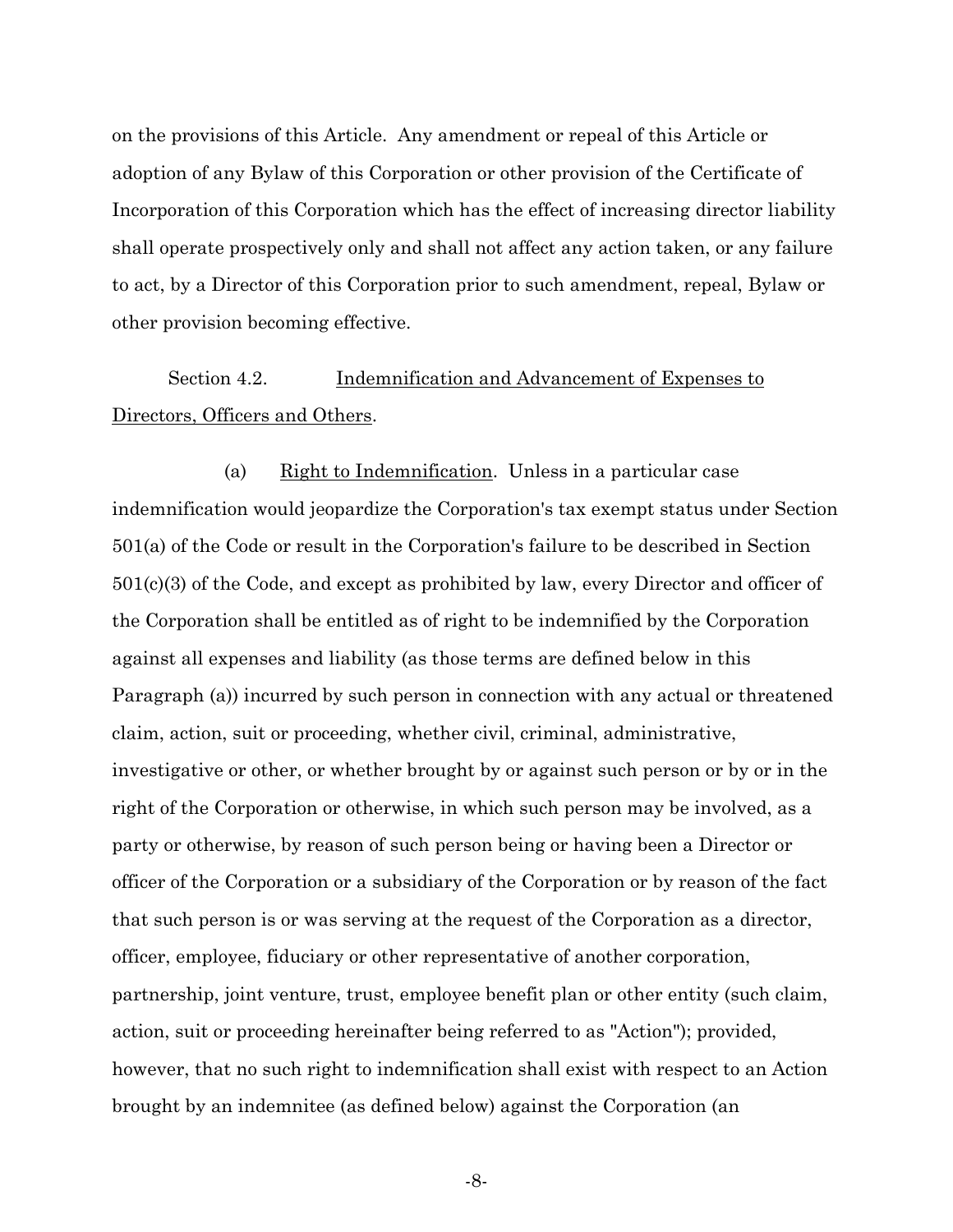"Indemnitee Action") except as provided in the last sentence of this Paragraph (a). Persons who are not Directors or officers of the Corporation may be similarly indemnified in respect of service to the Corporation or a subsidiary of the Corporation or to another such entity at the request of the Corporation to the extent the Board of Directors of the Corporation at any time designates any of such persons as entitled to the benefits of this Article. As used in this Article, "indemnitee" includes each Director and officer of the Corporation and each other person designated by the Board of Directors of the Corporation as entitled to the benefits of this Article; "expenses" means all expenses actually and reasonably incurred, including fees and expenses of counsel selected by an indemnitee; and "liability" means all liability incurred, including the amounts of any judgments, excise taxes, fines or penalties and any amounts paid in settlement. An indemnitee shall be entitled to be indemnified pursuant to this Article against expenses incurred in connection with an Indemnitee Action if (i) the Indemnity Action is instituted under Paragraph (c) of this Article and the indemnitee is successful in whole or in part in such Indemnitee Action, (ii) the indemnitee is successful in whole or in part in another Indemnitee Action for which expenses are claimed or (iii) the indemnification for expenses is included in a settlement of, or is awarded by a court in, such other Indemnitee Action.

(b) Right to Advancement of Expenses. Every indemnitee shall be entitled as of right to have the expenses of the indemnitee in defending any Action or in bringing and pursuing any Indemnitee Action under Paragraph (c) of this Article paid in advance by the Corporation prior to final disposition of the Action or Indemnitee Action, provided that the Corporation receives a written undertaking by or on behalf of the indemnitee to repay the amount advanced if it should ultimately

-9-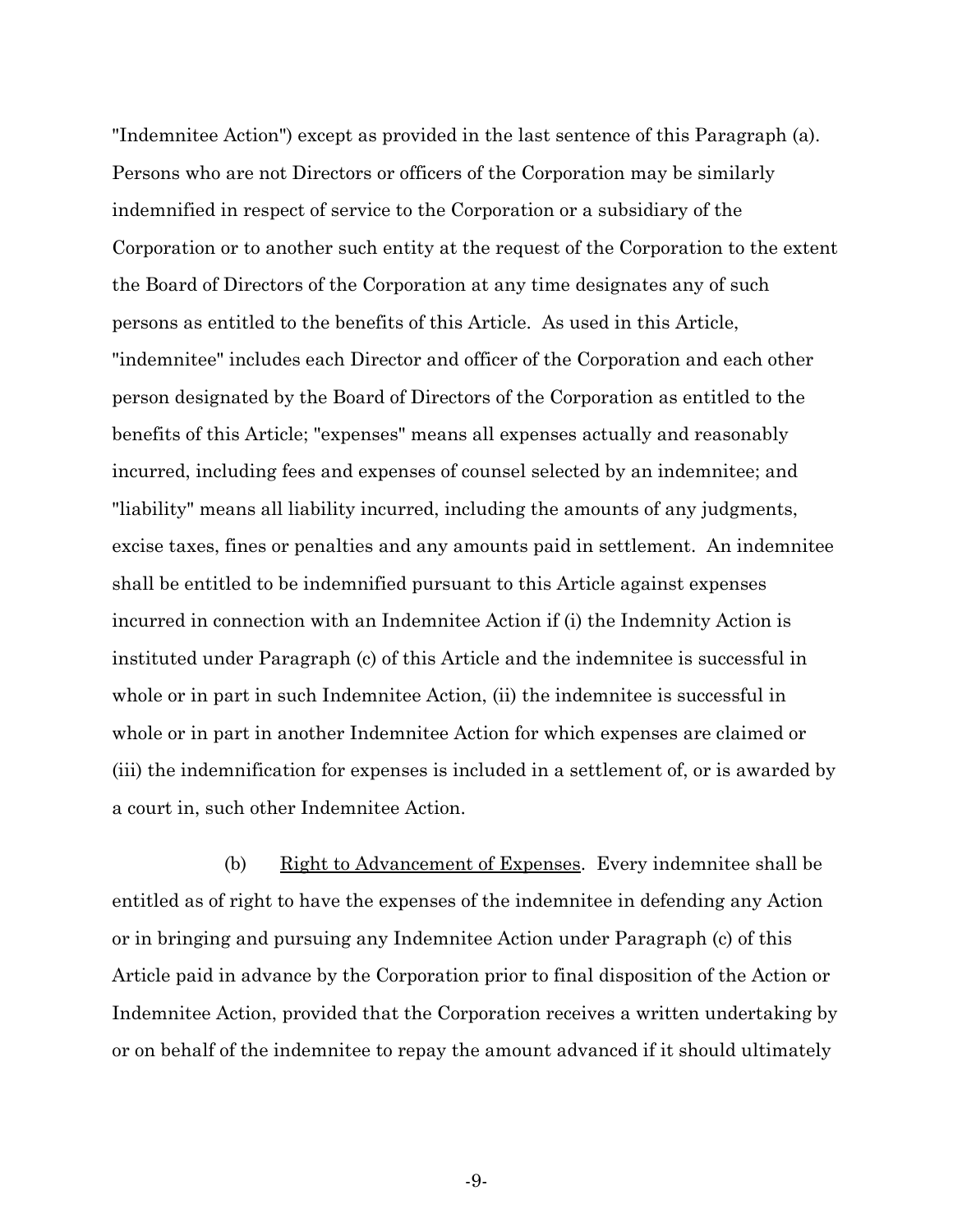be determined that the indemnitee is not entitled to be indemnified for the expenses.

(c) Eight of Indemnitee to Bring Action. If a written claim for indemnification under Section 4.2(a) of this Article or for advancement of expenses under Section 4.2(b) of this Article is not paid in full by the Corporation within 30 days after the claim has been received by the Corporation, the indemnitee may at any time thereafter bring an Indemnitee Action to recover the unpaid amount of the claim and, if successful in whole or in part, the indemnitee shall also be entitled to be paid the expense of bringing and pursuing such Indemnitee Action. The only defense to an Indemnitee Action to recover on a claim for indemnification under Section 4.2(a) of this Article shall be that the conduct of the indemnitee was such that under Delaware law the Corporation is prohibited from indemnifying the indemnitee for the amount claimed, but the burden of proving such defense shall be on the Corporation. Neither the failure of the Corporation (including its Board of Directors and independent legal counsel) to have made a determination prior to the commencement of such Indemnitee Action that indemnification of the indemnitee is proper in the circumstances, nor an actual determination by the Corporation (including its Board of Directors and independent legal counsel) that the conduct of the indemnitee was such that indemnification is prohibited by Delaware law, shall be a defense to such Indemnitee Action or create a presumption that the conduct of the indemnitee was such that indemnification is prohibited by Delaware law. The only defense to an Indemnitee Action to recover on a claim for advancement of expenses under Section 4.2(b) of this Article shall be failure by the indemnitee to provide the undertaking required by Section 4.2(b) of this Article.

(d) Funding and Insurance. The Corporation may create a trust fund, grant security interest, cause a letter of credit to be issued or use other means

-10-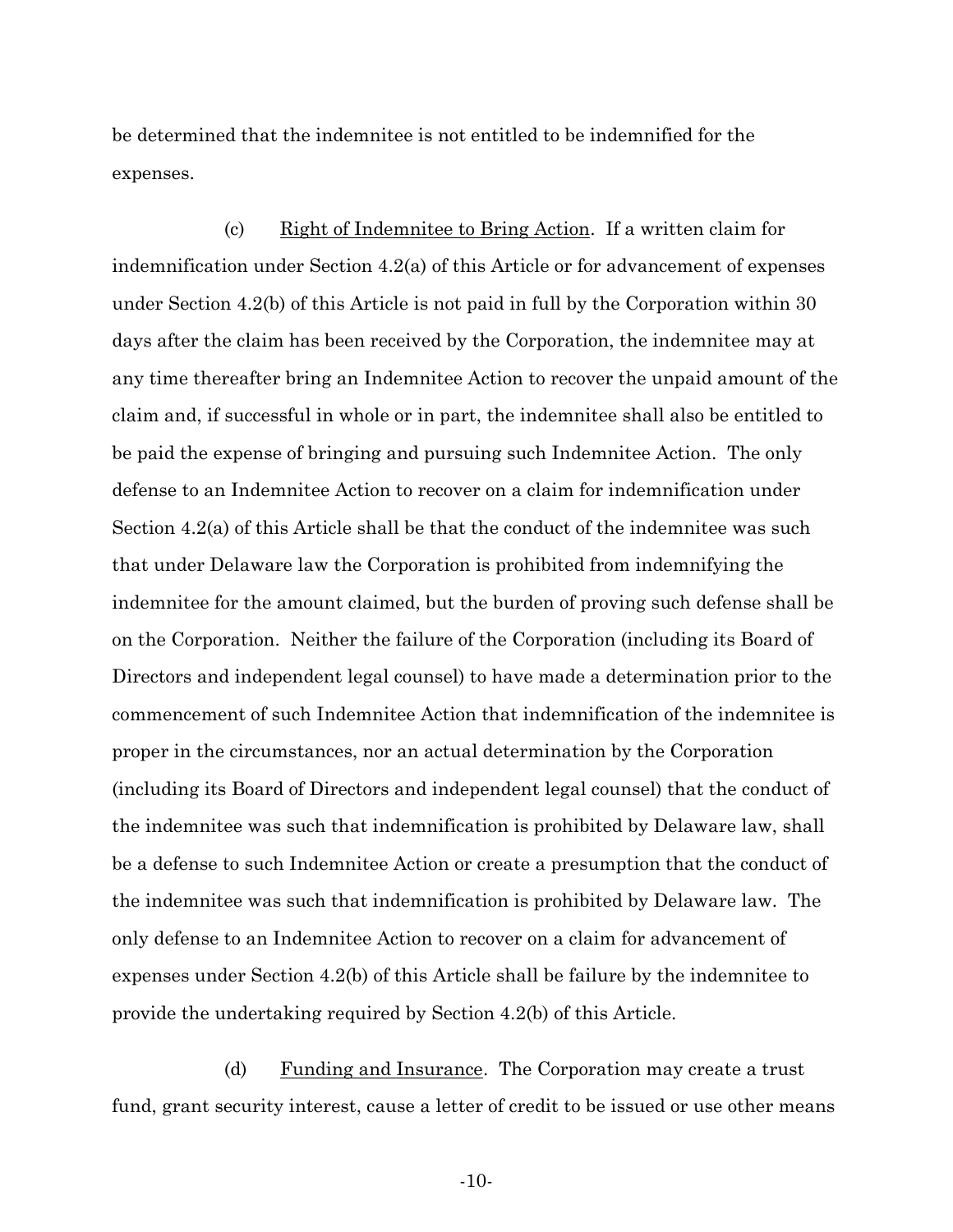(whether or not similar to the foregoing) to ensure the payment of all sums required to be paid by the Corporation to effect indemnification as provided in this Article. The Corporation may purchase and maintain insurance to protect itself and any indemnitee against any expenses or liability incurred by the indemnitee in connection with any Action, whether or not the Corporation would have the power to indemnify the indemnitee against the expenses or liability by law or under the provisions of this Article.

(e) Non-Exclusivity; Nature and Extent of Rights. The rights to indemnification and advancement of expenses provided for in this Article shall (i) not be deemed exclusive of any other rights, whether now existing or hereafter created, to which any indemnitee may be entitled under any agreement, provision in the Certificate of Incorporation or Bylaws of the Corporation, vote of disinterested Directors or otherwise, (ii) be deemed to create contractual rights in favor of each indemnitee who serves at any time while this Article is in effect (and each such indemnitee shall be deemed to be serving in reliance on the provisions of this Article), (iii) continue as to each indemnitee who has ceased to have the status pursuant to which the indemnitee was entitled or was designated as entitled to indemnification under this Article and inure to the benefit of the heirs and legal representatives of each indemnitee and (iv) be applicable to Actions commenced after this Article becomes effective, whether arising from acts or omissions occurring before or after this Article becomes effective. Any amendment or repeal of this Article or adoption of any Bylaw of this Corporation or other provision of the Certificate of Incorporation of this Corporation which has the effect of limiting in any way the rights to indemnification or advancement of expenses provided for in this Article shall operate prospectively only and shall not affect any action taken, or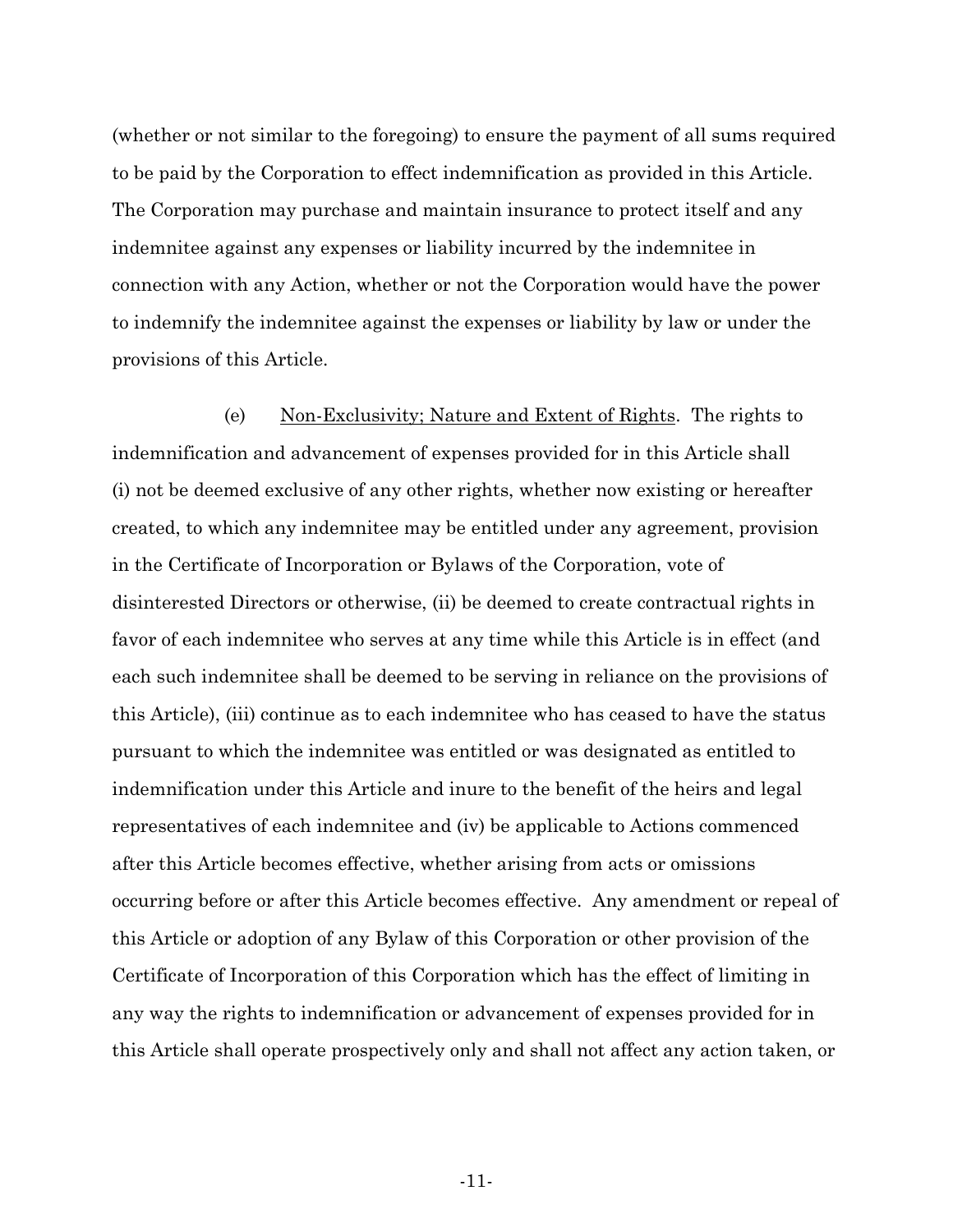any failure to act, by an indemnitee prior to such amendment, repeal, Bylaw or other provision becoming effective.

(f) Partial Indemnity. If an indemnitee is entitled under any provision of this Article to Indemnification by the Corporation for some or a portion of the expenses or liability incurred by the indemnitee in the preparation, investigation, defense, appeal or settlement of any Action or Indemnitee Action but not, however, for the total amount thereof, the Corporation shall indemnify the indemnitee for the portion of such expenses or liability to which the indemnitee is entitled.

## ARTICLE V OFFICERS AND EMPLOYEES

Section 5.1. Executive Officers. The officers of the corporation shall be a Chair and an Immediate Past Chair and such other officers as may be determined from time to time by the SHFM Foundation Board of Directors. The Chair shall be a member of the Foundation Board of Directors at the time of their election and shall be elected annually by the Foundation Board of Directors and the members of SHFM through the nomination process. The officers shall serve without compensation. In addition to the above officers, the Foundation Board of Directors may appoint an Executive Director, and such additional administrative officers as they may require who shall serve at the pleasure of the Board of Directors.

Section 5.2. Term. The Chair shall take office on January 1st following the Chair's election and shall serve for a term of two years and until a qualified successor has been duly elected. Upon the completion of his or her term as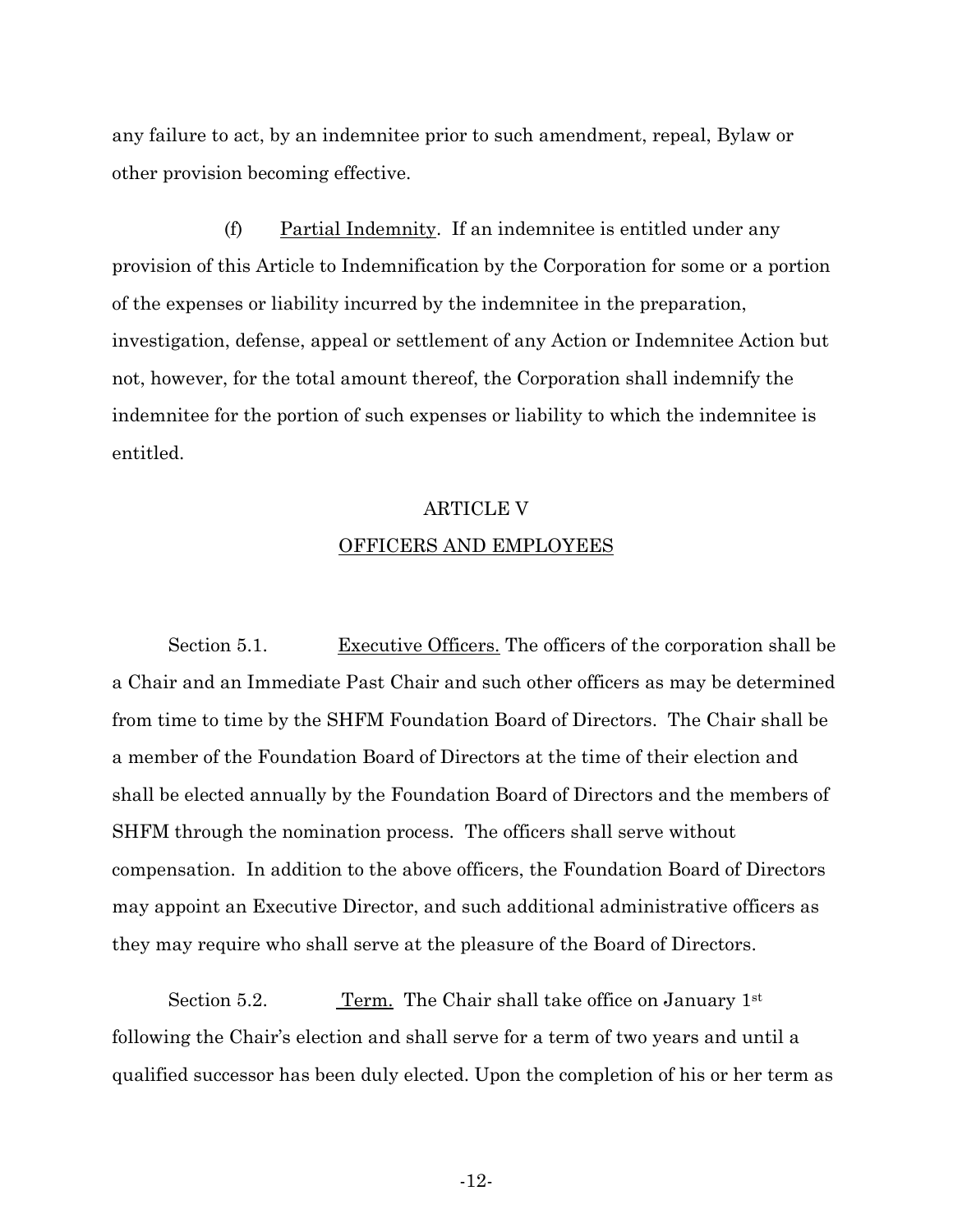Chair, he or she shall remain a director for one additional year as Immediate Past Chair, pursuant to these Bylaws.

Section 5.3. Removal. Any officer may be removed by a majority vote of the Foundation Board of Directors whenever in its judgment the best interests of the association would be served thereby.

Section 5.4 Vacancies. Any vacancy occurring in an elective office may be filled for the balance of the term thereof by a majority vote of the SHFM Board of Directors.

Section 5.5 Chair. The Chair shall be the principal elected officer of the corporation and shall have general supervision and control over the business and affairs of the corporation, subject to the direction of the Foundation Board of Directors. The Chair shall call and preside at all meetings of the corporation and the Foundation Board of Directors. The Chair shall represent the corporation before the public and allied industries. The Chair may sign, any instruments which the Foundation Board of Directors may authorize to be executed, except where such execution shall be expressly delegated by the Foundation Board of Directors, these Bylaws, or by law to another officer or agent of the association; and in general shall perform such other duties as are incident to the office of Chair or which may be assigned from time to time by the Foundation Board of Directors. The Chair, will also serve on the Executive Committee of the Society for Hospitality and Foodservice Management.

Section 5.6. Executive Director. The administrative and day-to-day operation of the corporation may be in a salaried staff head or organization employed or appointed by the Foundation Board of Directors. The Executive

-13-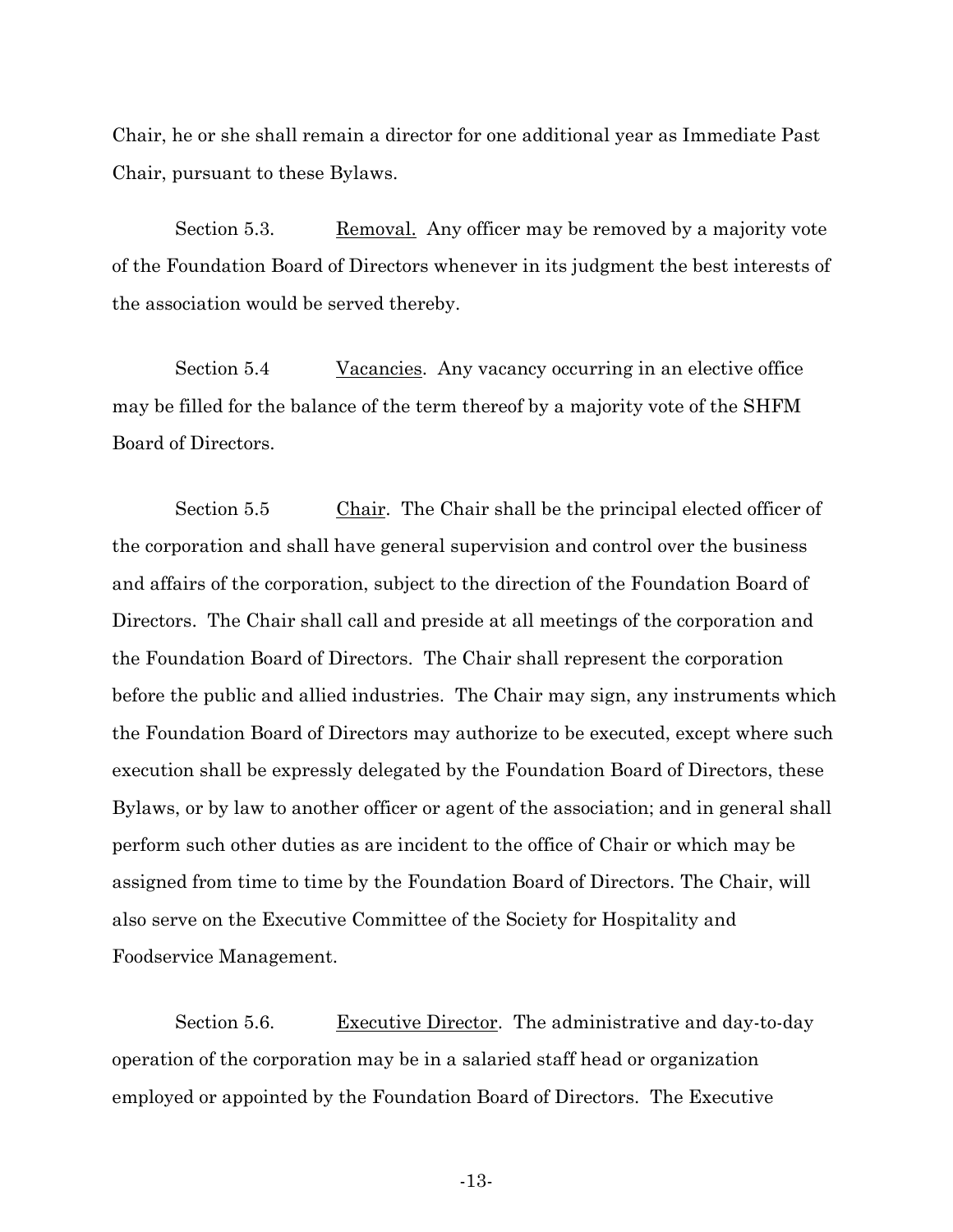Director shall be responsible to the Foundation Board of Directors. The Executive Director shall have the authority to execute contracts on behalf of the association as approved by the Foundation Board of Directors. The Executive Director shall act as the Secretary for the association and shall perform such duties as may be assigned from time to time by the Chair or by the Foundation Board of Directors.

Section 5.7. Vacancies. Any vacancy in any office or position by reason of death, resignation, removal, disqualification, disability or other cause shall be filled in the manner provided in this Article V for regular election or appointment to such office.

Section 5.8. Delegation of Duties. The Foundation Board of Directors may in its discretion, and subject to any limitations contained in the General Corporation Law, delegate for the time being the powers and duties, or any of them, of any officer to any other person whom it may select. Upon authorization by the Foundation Board of Directors, an officer may delegate performance of specific duties to employees and agents of the Corporation.

Section 5.9. Additional Officers; Other Agents and Employees. The Foundation Board of Directors may from time to time appoint or employ such additional officers, assistant officers, agents, employees and independent contractors as the Board deems advisable; the Board or the Chair shall prescribe their duties, conditions of employment and compensation; and the Board shall have the right to dismiss them at any time, without prejudice to their contract rights, if any. The Chair may employ from time to time such other agents, employees and independent contractors as he/she may deem advisable for the prompt and orderly transaction of the business of the Corporation, and he may prescribe their duties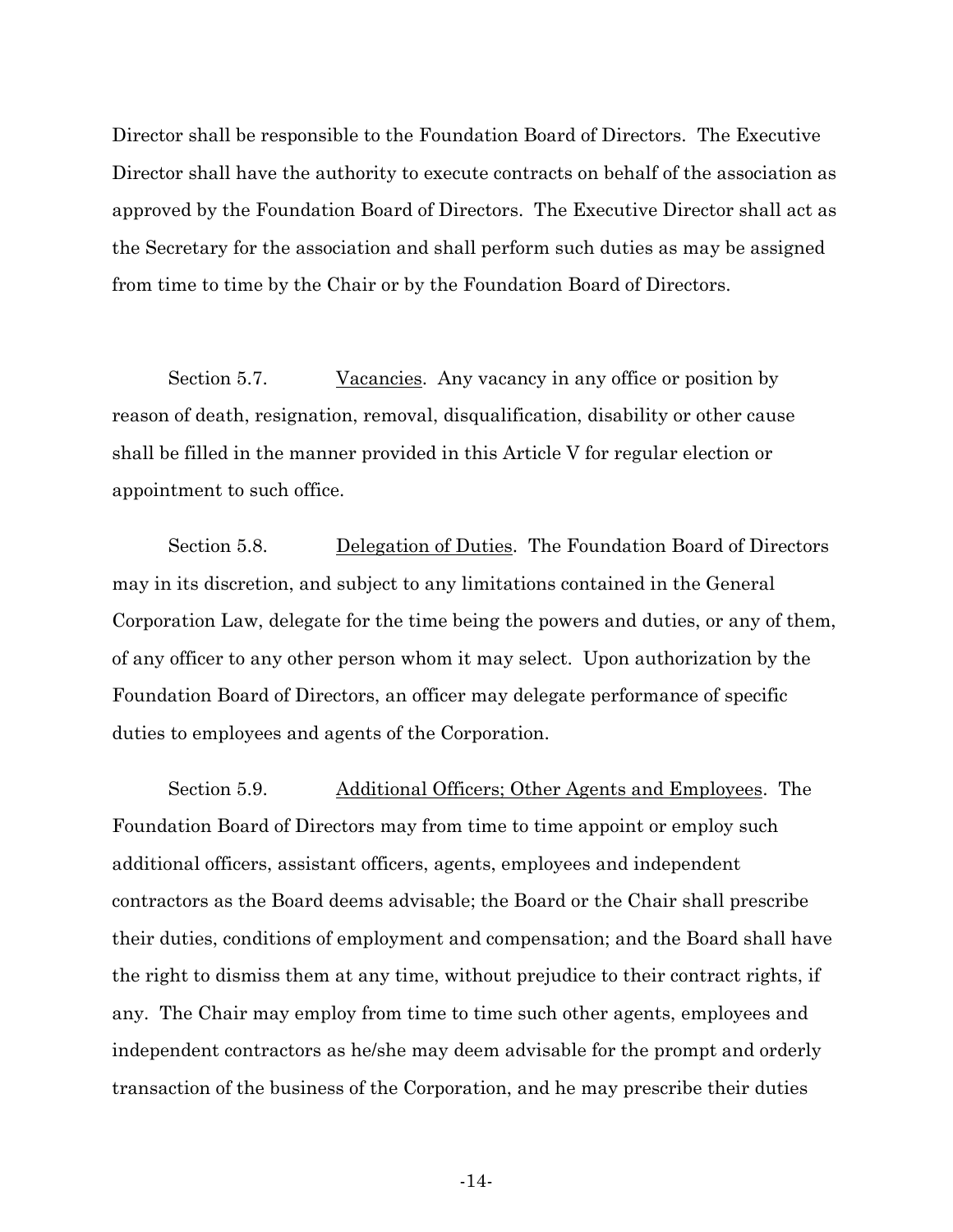and the conditions of their employment, fix their compensation and dismiss them at any time, without prejudice to their contract rights, if any.

### ARTICLE VI

## MISCELLANEOUS CORPORATE TRANSACTIONS AND DOCUMENTS

Section 6.1. Execution of Notes, Checks, Contracts and Other Instruments. All notes, bonds, drafts, acceptances, checks, endorsements (other than for deposit), guarantees and all evidences of indebtedness of the Corporation whatsoever, and all deeds, mortgages, contracts and other instruments requiring execution by the Corporation, may be signed by the Chair or the Secretary, and authority to sign any of the foregoing, which may be general or confined to specific instances, may be conferred by the Board of Directors upon any other person or persons. Any person having authority to sign on behalf of the Corporation may delegate, from time to time, by instrument in writing, all or any part of such authority to any other person or persons if authorized to do so by the Board of Directors, which authority may be general or confined to specific instances. Facsimile signatures on checks may be used if authorized by the Board of Directors.

Section 6.2. Voting Securities Owned by Corporation. Securities owned by the Corporation and having voting power in any other corporation shall be voted by the Chair, unless the Board or the Investment Committee, if it is formed, confers authority to vote with respect thereto, which may be general or confined to specific investments, upon some other person. Any person authorized to vote such securities shall have the power to appoint proxies, with general power of substitution.

-15-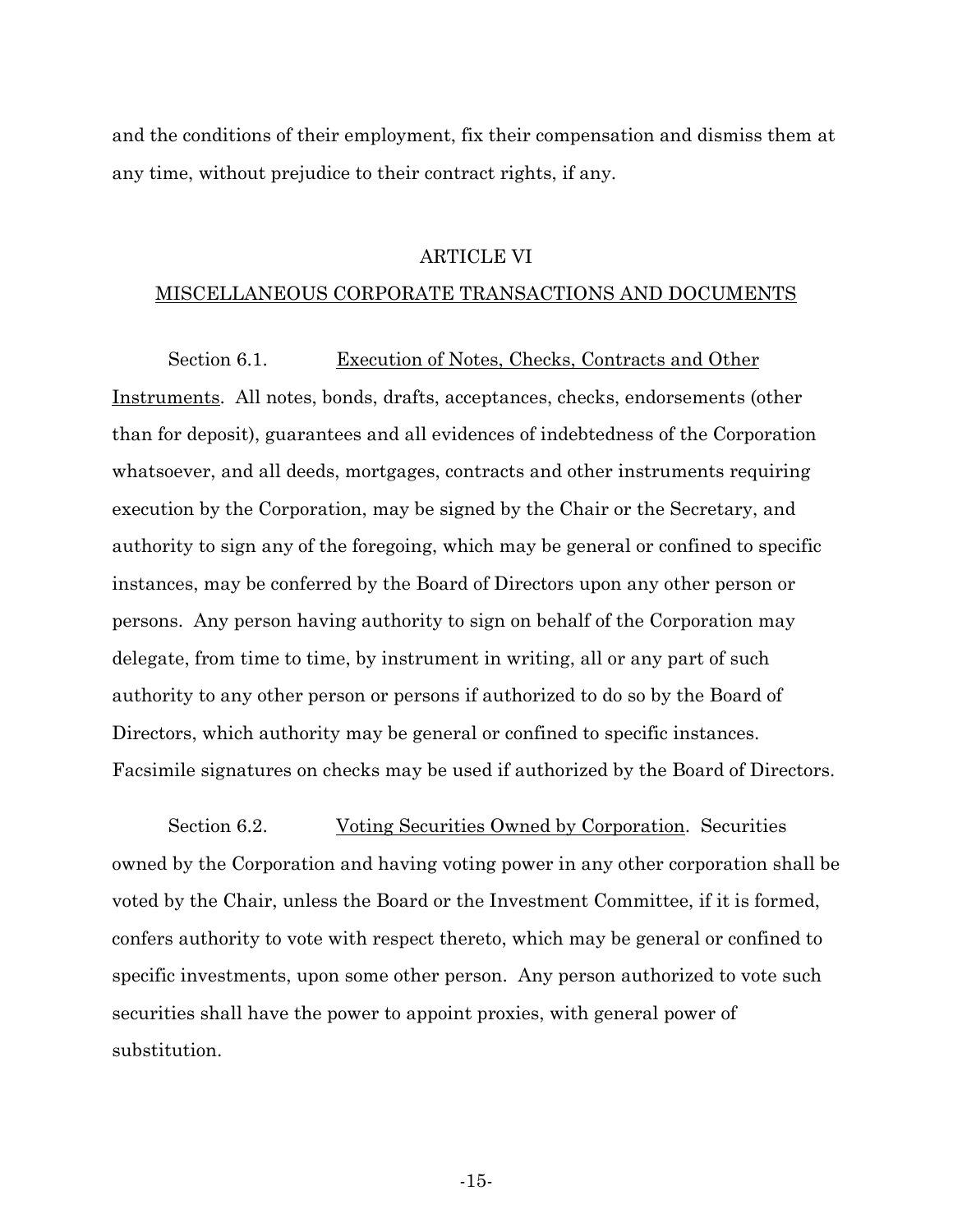## ARTICLE VII GENERAL PROVISIONS

Section 7.1. <u>Offices</u>. The principal business office of the Corporation shall be at 326 East Main Street, Louisville, Kentucky 40202. The Corporation may also have offices at such other places within or without the State of Delaware as the business of the Corporation may require.

Section 7.2. Corporate Seal. The Board of Directors shall prescribe the form of a suitable corporate seal, which shall contain the full name of the Corporation and the year and state of incorporation.

Section 7.3. Fiscal Year. The fiscal year of the Corporation shall be the calendar year.

Section 7.4. Grants. The Board of Directors shall have the discretion to reject any grant, gift, or bequest the conditions of which might conflict with or jeopardize the Corporation's charitable purposes. The Board shall have final authority over the making of all grants and other charitable expenditures, and nothing in this Section shall constitute any restriction or limitation of any powers of the Board conferred by applicable law or these Bylaws. The Board may delegate its authority hereunder to an officer of the Corporation.

## ARTICLE VIII CONFLICTS OF INTEREST

Section 8.1. <u>Disclosure</u>. In connection with any actual or possible conflict of interest, an interested person must disclose the existence and nature of his or her financial interest to the Directors and any relevant committee members.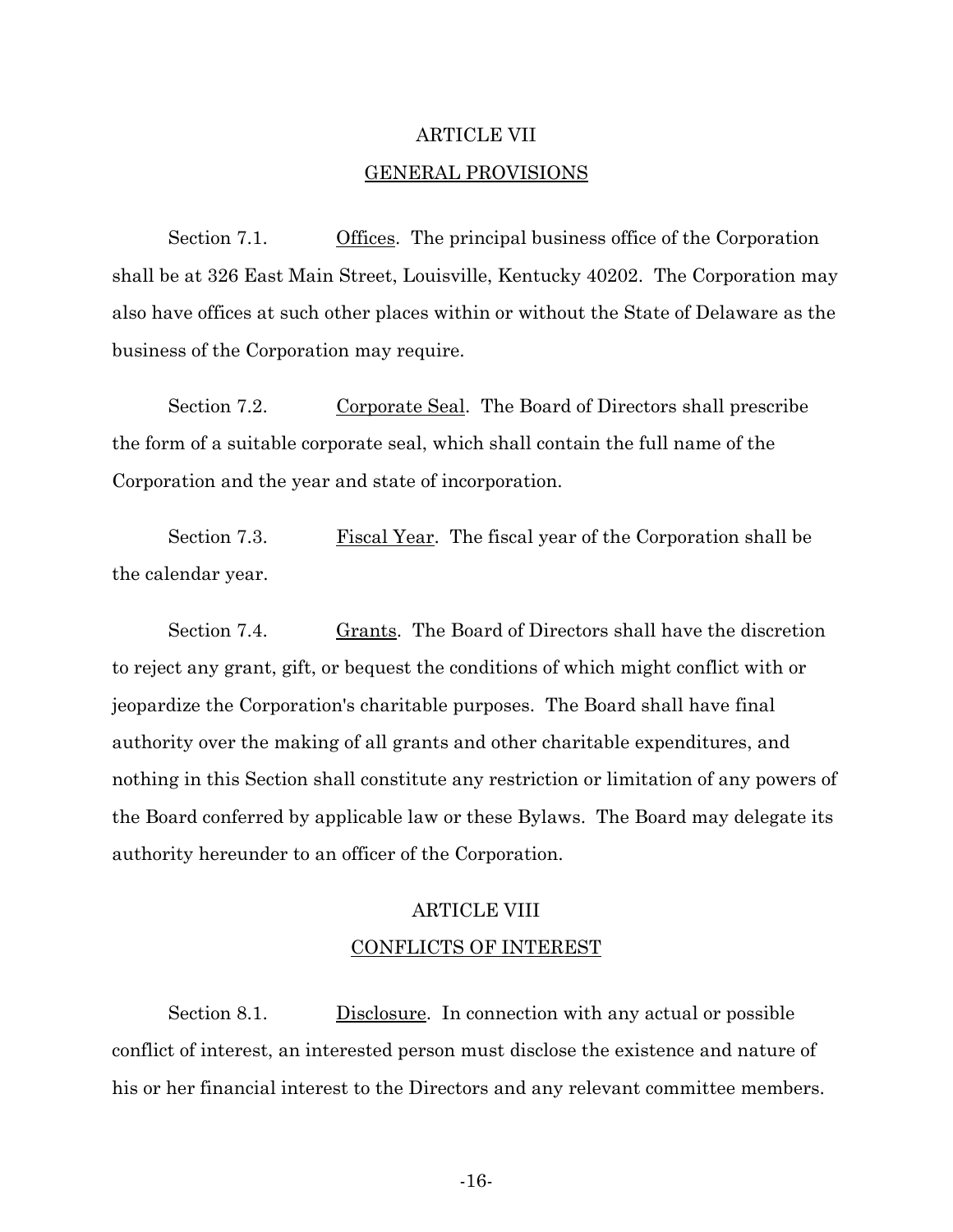For this purpose, an interested person shall include any Director, officer, or member of a committee of the Corporation or an entity affiliated with the Corporation who has a direct or indirect financial interest in a proposed transaction. A financial interest shall include: (a) an ownership or investment interest in any entity with which the Corporation has a proposed transaction or arrangement; (b) a compensation arrangement with the Corporation or with any entity or individual with which the Corporation has a proposed transaction or arrangement; and (c) a potential ownership or investment interest in, or compensation arrangement with, any entity or individual with which the Corporation is negotiating a transaction or arrangement. A Director or member of a committee shall not be deemed to have a possible conflict of interest solely by reason of serving, or having served, on the Board of Directors of any corporation affiliated with the Corporation.

Section 8.2. Recusal and Investigation. After disclosure of the financial interest, the interested person shall leave the Board or committee meeting while the financial interest is discussed and voted upon. The remaining Directors or committee members shall decide if a conflict of interest exists. If a conflict of interest exists, the following procedures shall be followed: (a) the Chair shall, if appropriate, appoint a disinterested person or committee to investigate alternatives to the proposed transaction or arrangement; (b) after exercising due diligence, the Directors or committee shall determine whether the Corporation could obtain a more advantageous transaction or arrangement with reasonable efforts from a person or entity that would not give rise to a conflict of interest; and (c) if a more advantageous transaction or arrangement is not reasonably attainable, the Directors or committee shall determine by a majority vote of the disinterested directors whether the transaction or arrangement is in the Corporation's best interests and for its own benefit and whether the transaction is fair and reasonable

-17-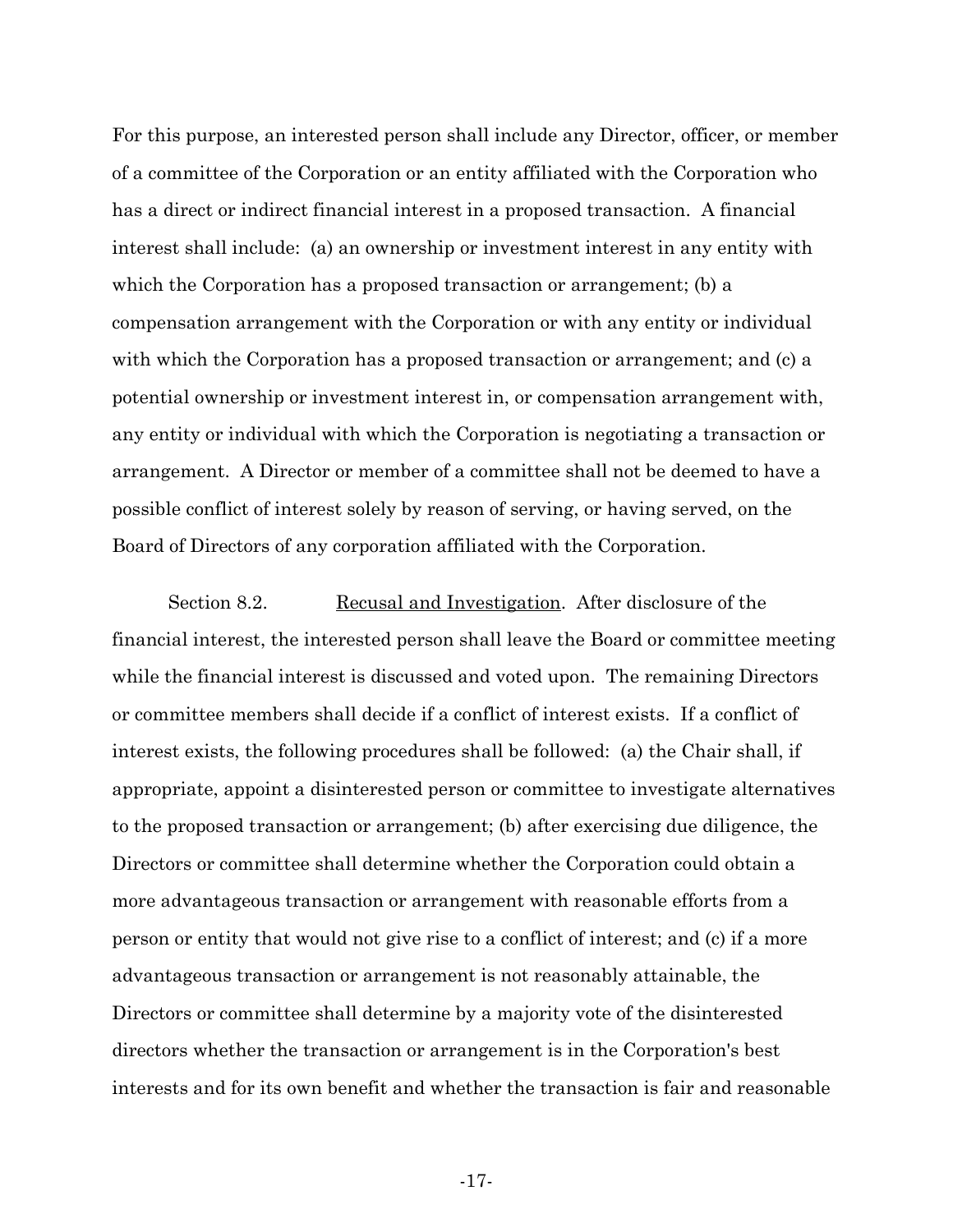to the Corporation and shall decide as to whether to enter into the transaction or arrangement in conformity with such determination.

Section 8.3. Failure to Disclose. If a Director or committee member has reasonable cause to believe that an interested person has failed to disclose actual or possible conflicts of interest, he shall inform the interested person of the basis of such belief and afford the interested person an opportunity to explain the alleged failure to disclose. If, after hearing the response of the member and making such further investigation as may be warranted in the circumstances, the Directors or committee determine that the interested person has in fact failed to disclose an actual or possible conflict of interest, the Directors shall take appropriate steps to protect the Corporation.

Section 8.4. Record of Actions. The minutes of the Board and all relevant committees shall contain the following: (a) the names of persons who disclosed or otherwise were found to have a financial interest in connection with an actual or possible conflict of interest, the nature of the financial interest, any action taken to determine whether a conflict of interest was present, and the Directors' or committee's decision as to whether a conflict of interest in fact existed; and (b) the names of the persons who were present for discussions and votes relating to the transaction or arrangement, the content of the discussion, including any alternatives to the proposed transaction or arrangement, and a record of any votes taken in connection therewith.

Section 8.5. Compensation. Special procedures shall be in effect with respect to compensation issues. A voting member of the Board or any committee whose jurisdiction includes compensation matters and who receives compensation,

-18-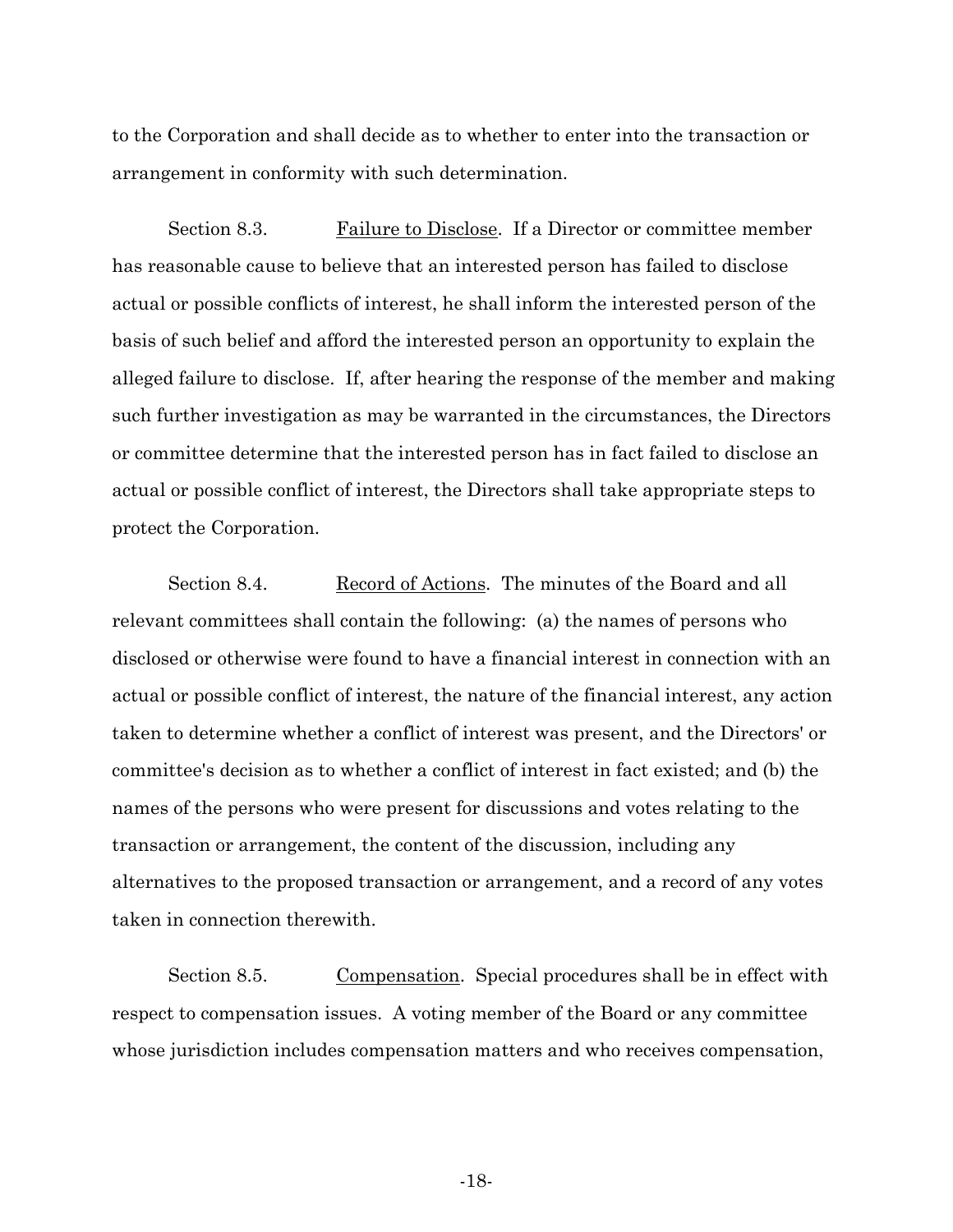directly or indirectly, from the Corporation for services is precluded from voting on matters pertaining to that member's compensation.

Section 8.6. Annual Statements. Each interested person shall annually sign a statement that affirms that such person (a) has received a copy of the conflicts of interest policy, (b) has read and understands the policy, (c) has agreed to comply with the policy, and (d) understands that the Corporation is a charitable organization and that in order to maintain its federal tax exemption it must engage primarily in activities that accomplish one or more of its tax-exempt purposes. This policy shall be reviewed annually for the information and guidance of members of the Board, and any new member shall be advised of the policy upon entering on the duties of his office. In addition, the Corporation shall conduct periodic reviews of its activities, including any transactions or arrangements with interested persons, to ensure that its activities in the aggregate promote and further the Corporation's exempt purposes.

### ARTICLE IX

#### AMENDMENTS

Section 9.1. Amendments. The Corporation's Certificate of Incorporation and these Bylaws may be amended, altered or repealed, and a new Certificate of Incorporation or Bylaws may be adopted, by the Board of Directors at any regular or special meeting; provided, however, that no such amendment shall be effective without the written consent of the Board of Directors of the Society for Hospitality and Foodservice Management. Except as specifically set forth in Article IV, no provision of these Bylaws shall vest any property or contract right in any person.